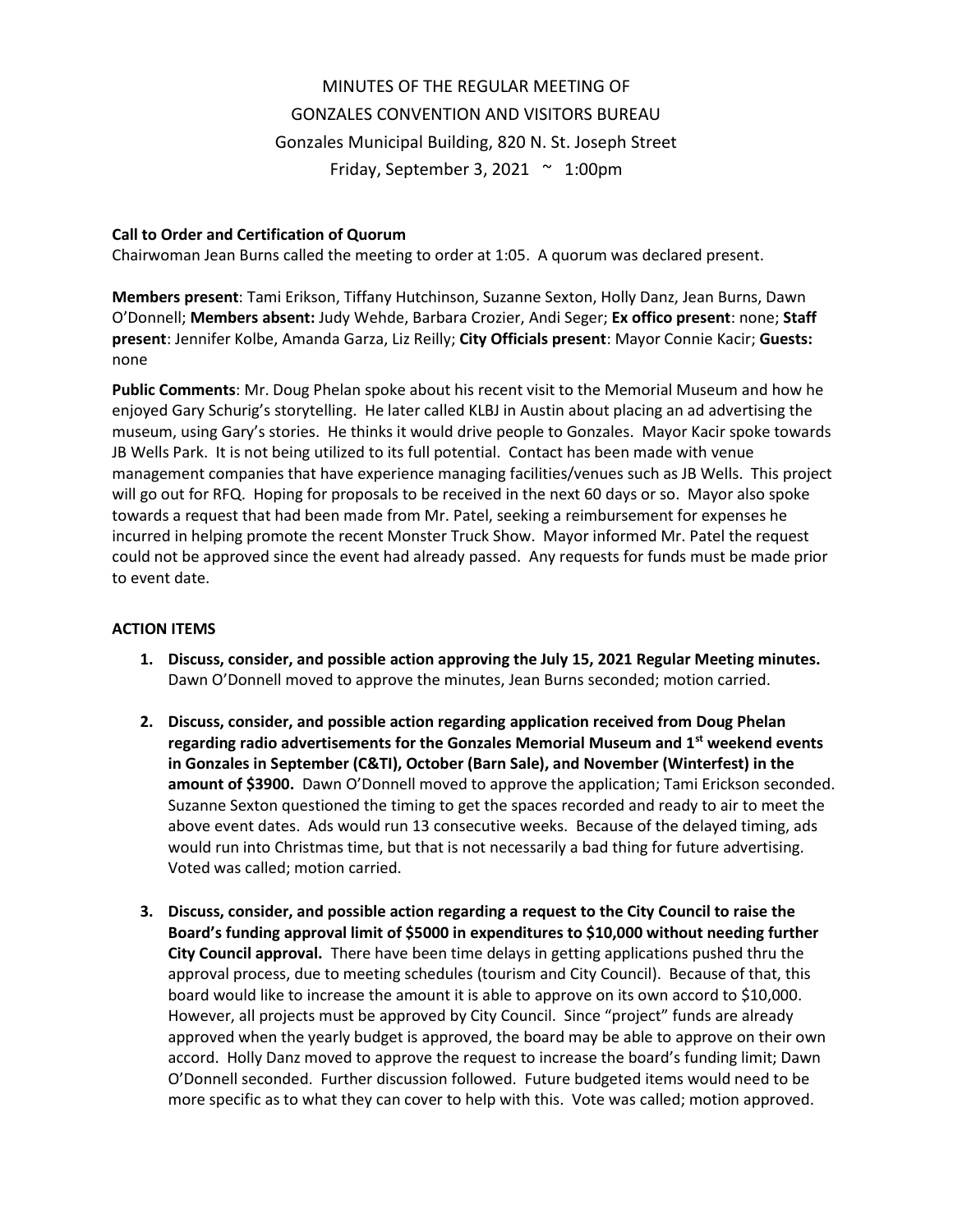#### **DISCUSSION ITEMS**

- 1. **Discussion and direction regarding the process for possible commissioning of mural paintings for side of new Chamber of Commerce building, for side of Peach Creek Antiques, and new paint on old murals on side of old Dudley Hoskins building and other possible buildings.** Would need funds and art decisions so the board would know how to move forward with this project. Cuero will be contacted to see who they use to paint their murals. A sub-committee may need to be formed to gather more information. Could possibly reach out to the high school art club. Suzanne Sexton volunteered to help with this project. Will list on next month's agenda for follow up.
- 2. **Discussion and direction regarding the condition and status of the advertising on the IH10 billboard and electronic billboard on Hwy 183 at 90A.** Awaiting artwork for digital billboard. Still wanting to change the IH-10 billboard location. The DRT board on the Kapavick property is still undetermined.
- **3. Discussion and direction regarding staff processes for agenda items approved by the CVB to be presented to City Council.** For items with a large dollar amount, there would need to be a request to put out an RFQ from City Council to garner competitive bids.For the recently voted upon wayfinding signage, this project will need an RFQ to proceed.Also discussed the combination of Main Street director and Tourism director, and the need for administrative help. A sub-committee was formed to focus on this – Dawn O'Donnell, Jean Burns, Holly Danz.

## **WORKSHOP**

1. **Presentation and discussion regarding departmental budget requests for fiscal year beginning October 1, 2021, ending September 30. 2022.** Final budget not yet approved. More to come on this.

## **STAFF/BOARD REPORTS**

**1. JB Wells.** Digital signage is operational and is being utilized to advertise park and city events. Recent Region 6 rodeo was successful. Lots of positive feedback. Hoping to keep Jr. High State finals here but would need to make park improvements and would need to be done quickly. Washeteria is set up and functional. Otherwise, facilities are booked. Currently working to make improvement across all of JB Wells, not just the arena.

**2. Chamber of Commerce & Visitor Center.** Chamber will be moving into their new building after Come & Take It, without making major renovations at this time.

**3. Main Street & Tourism Director.** Reviewed some invoices and contracts entered into by our former Tourism Director. Some of these may need to be renegotiated or canceled per legal advise. Suggestions were made for links to the [TourTexas.com](https://linkprotect.cudasvc.com/url?a=https%3a%2f%2fTourTexas.com&c=E,1,xEC3hT4mzqSPjc8w7Q8BO0k5R7STGtnW3lALMlv3hL-5NtwqUYYMTv0jaU-kjT54LmYOuyqi628KyvWTNtZOt6d4Vi2lEwROB9WagQ7AdQb7QjQJQw,,&typo=1&ancr_add=1) website. Tourism financials were discussed; there is a concern that our revenues will likely remain the same as last year, with the possibility of more delinquent hoteliers. For the disc golf course, it was recommended that the board ask City Council to collect a reservation fee since it has become so popular. The ongoing JB Wells litigation has been settled and there was discussion about putting more focus on improvements to JB Wells arena and expo, for putting heads in beds, rather than spending time and funds on a baseball venue. CASA cookoff will be September 9<sup>th</sup>, to be held at the arena. This group had to cancel last year. Sarah Tenberg will host breakfast for the group. Director highlighted areas of interest from some recently attended workshops.